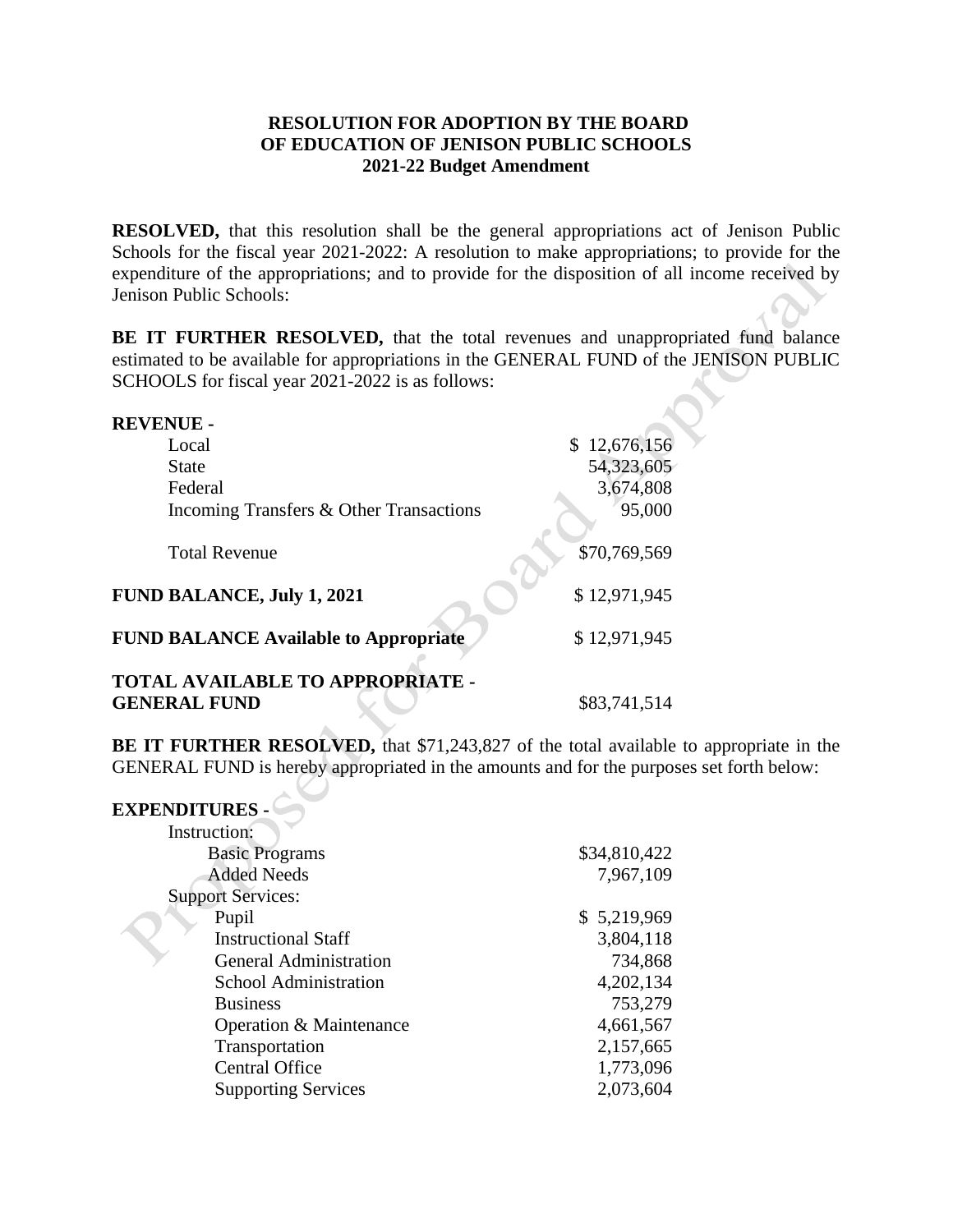| <b>Community Services</b>      | 2,294,215 |
|--------------------------------|-----------|
| Debt Service/Capital/Transfers | 791,781   |

## **TOTAL APPROPRIATED - GENERAL FUND** \$71,243,827

 district shall expend any funds or obligate the expenditure of any funds except pursuant to appropriations made by the Board of Education and in keeping with the budgetary policy require approval by the Board. For purposes of meeting emergency needs of the school district, transfers of appropriations between expenditures may be made upon written authorization of the Superintendent of Schools, but no other transfers shall be made without approval by the Board of Education. When the Superintendent makes a transfer of appropriations as permitted by this resolution, such transfer shall be presented to the Board of Education at its next regularly be considered for adoption by the Board of Education at such meeting. FURTHER RESOLVED, that no Board of Education member or employee of the school statement hitherto adopted by the Board. Changes in the amount appropriated by the Board shall scheduled business meeting in the form of an appropriation amendment, which amendment shall

BE IT FURTHER RESOLVED, that the Superintendent is hereby charged with general supervision of the execution of the budgets adopted by the Board of Education and in keeping with the budgetary policy statement hitherto adopted by the Board.

BE IT FURTHER RESOLVED, that the total revenues and unappropriated fund balance estimated to be available for appropriation in the SCHOOL FOOD SERVICE FUND of JENISON PUBLIC SCHOOLS for the fiscal year 2021-2022 is as follows:

| <b>REVENUE -</b>                                                           |             |
|----------------------------------------------------------------------------|-------------|
| Local                                                                      | \$234,200   |
| <b>State</b>                                                               | 362,490     |
| Federal                                                                    | 6,406,984   |
| <b>Total Revenue</b>                                                       | \$7,003,674 |
| Fund Balance, July 1, 2021                                                 | 2,270,255   |
| <b>TOTAL AVAILABLE TO APPROPRIATE -</b><br><b>SCHOOL FOOD SERVICE FUND</b> | \$9,273,929 |

**BE IT FURTHER RESOLVED,** that \$5,044,059 of the total available to appropriate in the SCHOOL FOOD SERVICE FUND is hereby appropriated in the amounts and for the purposes set forth below: